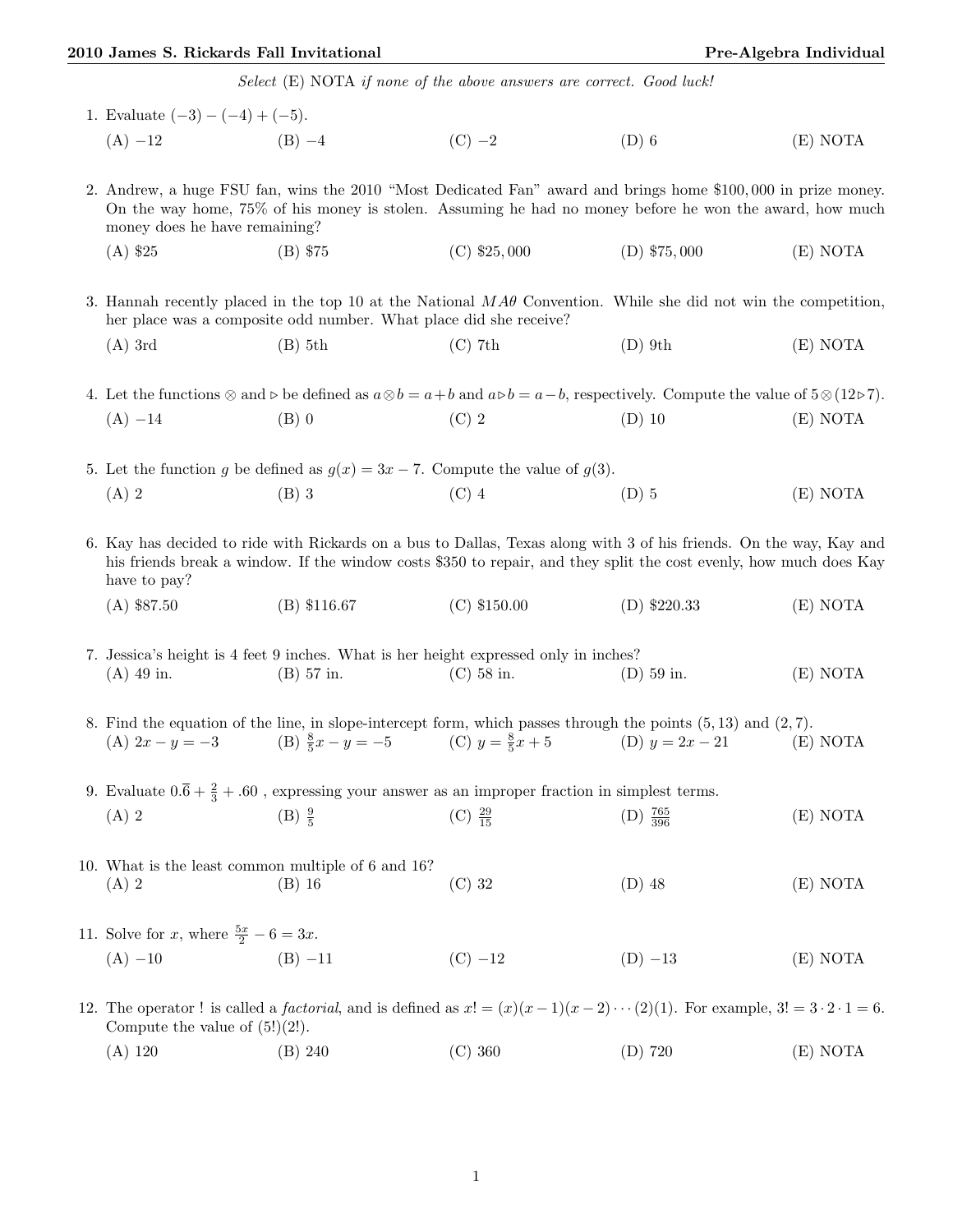| Pre-Algebra Individual<br>2010 James S. Rickards Fall Invitational                                                                                                                                                                                                                    |                                                                                                                                     |                                                                                                                     |                                                                                                                                                                                                                   |                           |          |  |  |
|---------------------------------------------------------------------------------------------------------------------------------------------------------------------------------------------------------------------------------------------------------------------------------------|-------------------------------------------------------------------------------------------------------------------------------------|---------------------------------------------------------------------------------------------------------------------|-------------------------------------------------------------------------------------------------------------------------------------------------------------------------------------------------------------------|---------------------------|----------|--|--|
| 13. Let $R = 7$ , $H = 3$ and $S = 4$ . Compute the value of $\frac{(R \cdot H \cdot S)^2}{S \cdot 1 \cdot 3 \cdot 3 \cdot 7}$ .                                                                                                                                                      |                                                                                                                                     |                                                                                                                     |                                                                                                                                                                                                                   |                           |          |  |  |
|                                                                                                                                                                                                                                                                                       | $(A)$ 28                                                                                                                            | $(B)$ 29                                                                                                            | $(C)$ 30                                                                                                                                                                                                          | $(D)$ 31                  | (E) NOTA |  |  |
|                                                                                                                                                                                                                                                                                       |                                                                                                                                     | For Questions 14–16 use the following information:                                                                  | Patrick is a star soccer player on the Rickards team. He scored the following number of goals in the first 7 games<br>of the season: Game 1: 3, Game 2: 7, Game 3: 0, Game 4: 0, Game 5: 5, Game 6: 6, Game 7: 1. |                           |          |  |  |
|                                                                                                                                                                                                                                                                                       | 14. What is the mean number of goals scored? Round your answer to the nearest hundredth.                                            |                                                                                                                     |                                                                                                                                                                                                                   |                           |          |  |  |
|                                                                                                                                                                                                                                                                                       | $(A)$ 3.14                                                                                                                          | $(B)$ 4.40                                                                                                          | (C) 5.23                                                                                                                                                                                                          | (D) 5.24                  | (E) NOTA |  |  |
|                                                                                                                                                                                                                                                                                       | 15. For this set of data, let X equal the mode, Y equal the median, and Z equal the range. What is the value of<br>$3X(17Y + 86Z)?$ |                                                                                                                     |                                                                                                                                                                                                                   |                           |          |  |  |
|                                                                                                                                                                                                                                                                                       | $(A)$ 0                                                                                                                             | (B) 279                                                                                                             | $(C)$ 1785                                                                                                                                                                                                        | $(D)$ 9030                | (E) NOTA |  |  |
|                                                                                                                                                                                                                                                                                       | 16. What is the number of goals scored in Game 7 subtracted from the number of goals scored in Game 2?                              |                                                                                                                     |                                                                                                                                                                                                                   |                           |          |  |  |
|                                                                                                                                                                                                                                                                                       | $(A)$ 3                                                                                                                             | $(B)$ 4                                                                                                             | $(C)$ 5                                                                                                                                                                                                           | $(D)$ 6                   | (E) NOTA |  |  |
|                                                                                                                                                                                                                                                                                       | 17. If $2^x = 8$ , compute the value of $3^x$ .                                                                                     |                                                                                                                     |                                                                                                                                                                                                                   |                           |          |  |  |
|                                                                                                                                                                                                                                                                                       | $(A)$ 1                                                                                                                             | $(B)$ 3                                                                                                             | $(C)$ 9                                                                                                                                                                                                           | $(D)$ 27                  | (E) NOTA |  |  |
|                                                                                                                                                                                                                                                                                       | 18. If x is 5 more than a number and x is 5 less than 2 times that same number, what is the value of x?                             |                                                                                                                     |                                                                                                                                                                                                                   |                           |          |  |  |
|                                                                                                                                                                                                                                                                                       | $(A)$ 12                                                                                                                            | $(B)$ 13                                                                                                            | $(C)$ 14                                                                                                                                                                                                          | $(D)$ 15                  | (E) NOTA |  |  |
| 19. Parth isn't very good at math. On his past three tests, he earned the grades 69,63, and 62. Parth's mom says that<br>he can't sit under the apple tree unless he has a test average of 71. What grade must Parth get on his next test if<br>he wants to sit under the apple tree? |                                                                                                                                     |                                                                                                                     |                                                                                                                                                                                                                   |                           |          |  |  |
|                                                                                                                                                                                                                                                                                       | (A) 88                                                                                                                              | (B) 89                                                                                                              | $(C)$ 90                                                                                                                                                                                                          | $(D)$ 91                  | (E) NOTA |  |  |
|                                                                                                                                                                                                                                                                                       |                                                                                                                                     |                                                                                                                     | 20. What is the sum of the first 7 natural numbers? (Hint: Natural numbers are the counting numbers: $1, 2, 3$ )                                                                                                  |                           |          |  |  |
|                                                                                                                                                                                                                                                                                       | $(A)$ 21                                                                                                                            | $(B)$ 28                                                                                                            | $(C)$ 29                                                                                                                                                                                                          | $(D)$ 30                  | (E) NOTA |  |  |
|                                                                                                                                                                                                                                                                                       | 21. Evaluate the expression $4(16 \div 4) + 3 - 5(4-3)^2$ .                                                                         |                                                                                                                     |                                                                                                                                                                                                                   |                           |          |  |  |
|                                                                                                                                                                                                                                                                                       | $(A) -1$                                                                                                                            | $(B)$ 0                                                                                                             | $(C)$ 14                                                                                                                                                                                                          | $(D)$ 196                 | (E) NOTA |  |  |
|                                                                                                                                                                                                                                                                                       | 22. Let $a = 2$ and $b = 55$ . Determine the value of $b - a^2$ .                                                                   |                                                                                                                     |                                                                                                                                                                                                                   |                           |          |  |  |
|                                                                                                                                                                                                                                                                                       | $(A)$ 51                                                                                                                            | $(B)$ 52                                                                                                            | $(C)$ 53                                                                                                                                                                                                          | $(D)$ 54                  | (E) NOTA |  |  |
|                                                                                                                                                                                                                                                                                       | the value of $a + b + c$ .                                                                                                          | 23. Express the expression $-(3x^2+x+1)-(2x^2-6x+2)$ in the form $ax^2+bx+c$ , where a, b, c, are integers. Compute |                                                                                                                                                                                                                   |                           |          |  |  |
|                                                                                                                                                                                                                                                                                       | $(A) -13$                                                                                                                           | $(B) -11$                                                                                                           | $(C) -7$                                                                                                                                                                                                          | $(D)$ 3                   | (E) NOTA |  |  |
|                                                                                                                                                                                                                                                                                       |                                                                                                                                     | 24. Solve the inequality for x where $9 - (2x + 1) \le 5x + 6$ .                                                    |                                                                                                                                                                                                                   |                           |          |  |  |
|                                                                                                                                                                                                                                                                                       | (A) $x \geq \frac{2}{7}$                                                                                                            |                                                                                                                     | (B) $x \le \frac{2}{7}$ (C) $x \le -\frac{2}{7}$                                                                                                                                                                  | (D) $x \geq -\frac{2}{7}$ | (E) NOTA |  |  |